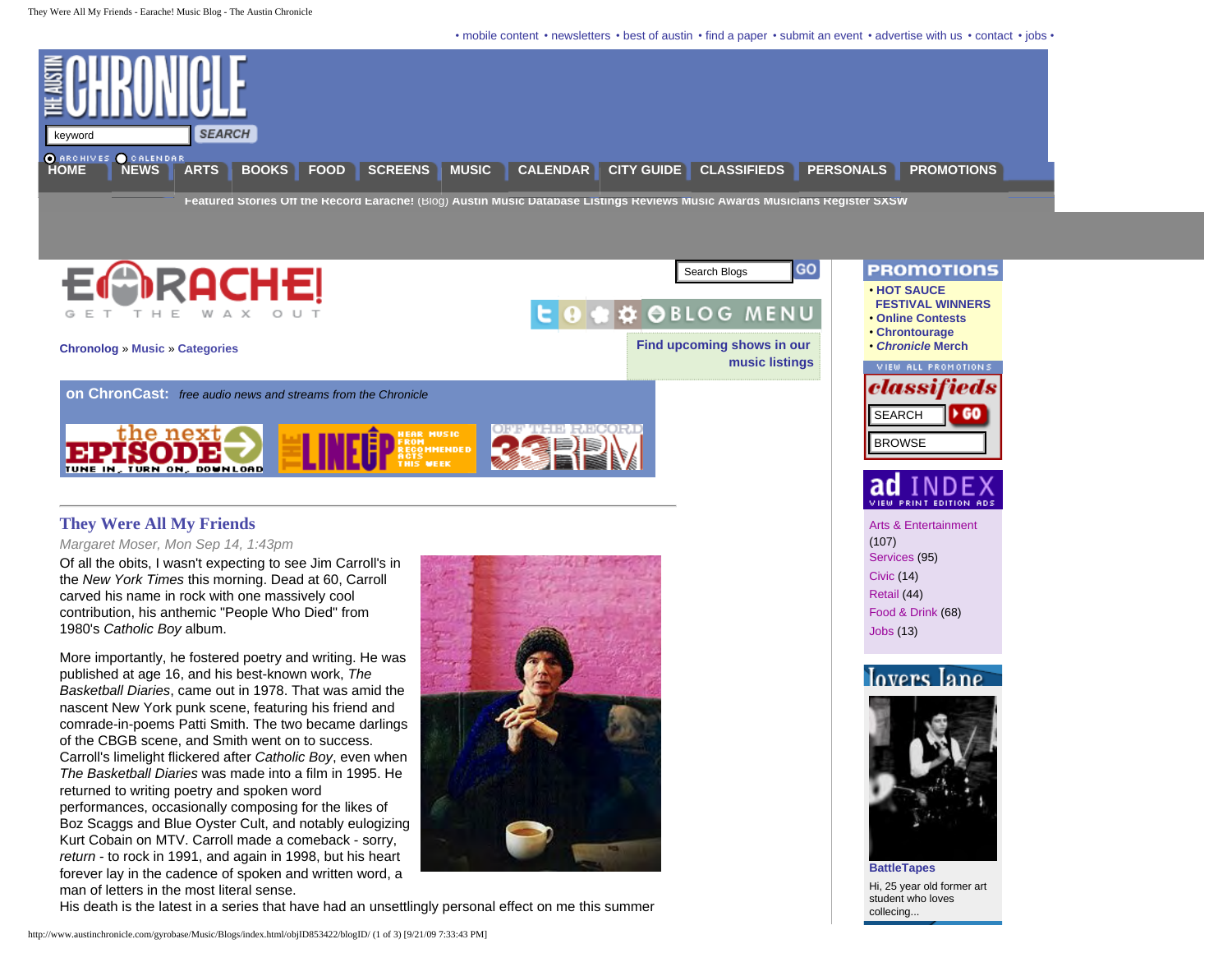They Were All My Friends - Earache! Music Blog - The Austin Chronicle

- John Hughes and [Ellie Greenwich](http://www.austinchronicle.com/gyrobase/Music/Blogs/?oid=oid:827597&blog=oid:464511) were the two others. They seem so young to go so early;Â all three made their reputations as the voice of youth. Yet perhaps that's the answer, that they left this life so they'd never grow old.

#### MEET ME!

## MARE than a list ARE OF THE BAY

**[VOICE](http://classifieds.austinchronicle.com/gyrobase/ViewAd?oid=oid:392821)** -seeking vocalists, solo dancers, and poets for 3 separate competitions -total of...

**[CENTRAL](http://classifieds.austinchronicle.com/gyrobase/ViewAd?oid=oid:386447)** AustinCool.com COOL CENTRAL APARTMENTS, LOFTS & CONDOS...

**[CTSPCA BARKTOBERFEST](http://classifieds.austinchronicle.com/gyrobase/ViewAd?oid=oid:397549)** The Central Texas SPCA, a privately-funde d, no-kill animal shelter serving the Greater...

**[ANY AREA](http://classifieds.austinchronicle.com/gyrobase/ViewAd?oid=oid:400139) • \$600** Ragnar the Terrible is a viking puppy (bloodhoun d),90 lbs 2 yrs/fixed/cortl y and non-aggressive. ...

**[WEB EDITOR](http://classifieds.austinchronicle.com/gyrobase/ViewAd?oid=oid:391781) • FULL-TIME** Web Editor The Current, San Antonio's award-winning altweekly, is seeking a full-time,...

## classifieds

MOST POPULAR